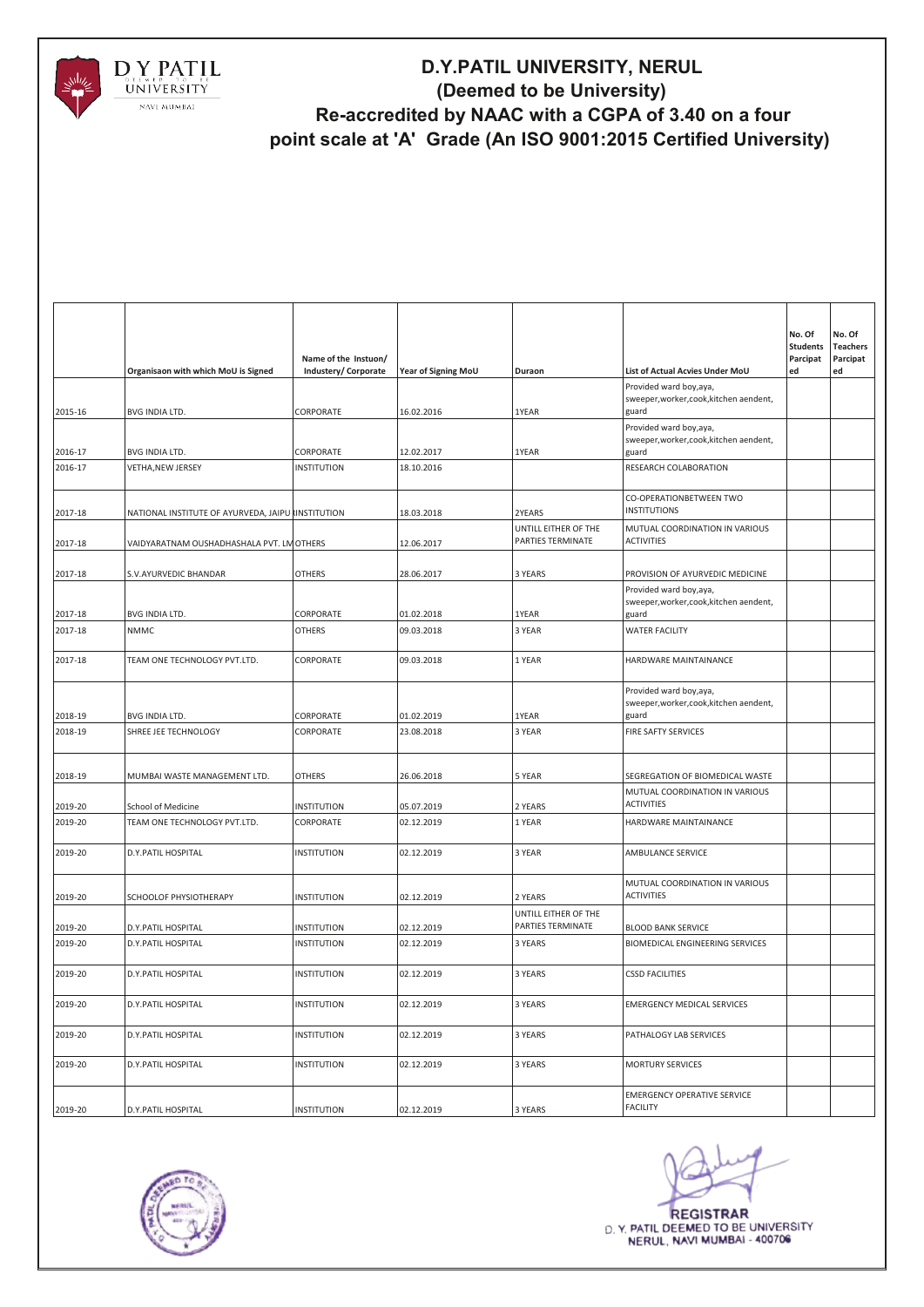

| 2019-20 | S.V.AYURVEDIC BHANDAR                                                 |                    | 02.12.2019 | 3 YEARS                                          | PROVISION OF AYURVEDIC MEDICINE                                             |  |
|---------|-----------------------------------------------------------------------|--------------------|------------|--------------------------------------------------|-----------------------------------------------------------------------------|--|
| 2019-20 | <b>D.Y.PATIL HOSPITAL</b>                                             | <b>INSTITUTION</b> | 02.12.2019 | 3 YEARS                                          | RADIOLOGICAL SERVICES                                                       |  |
| 2019-20 | <b>D.Y.PATIL HOSPITAL</b>                                             | <b>INSTITUTION</b> | 02.12.2019 | 3 YEARS                                          | <b>VACCINE FACILITY</b>                                                     |  |
| 2019-20 | <b>BALAJI CATERER</b>                                                 | <b>OTHERS</b>      | 02.12.2019 | 3 YEARS                                          | <b>FOOD FACILITY</b>                                                        |  |
| 2019-20 | <b>EXCELLENT TOTALSOLUTIONS</b>                                       | <b>OTHERS</b>      | 01.08.2019 | UNTILL EITHER OF THE<br>PARTIES TERMINATE        | <b>LAUNDARY SERVICES</b>                                                    |  |
| 2019-20 | S.R.CONSTRUCTIONS                                                     | <b>OTHERS</b>      | 02.12.2019 | UNTILL EITHER OF THE<br><b>PARTIES TERMINATE</b> | <b>WATER FACILITY</b>                                                       |  |
| 2019-20 | <b>D.Y.PATIL HOSPITAL</b>                                             | <b>INSTITUTION</b> | 02.12.2019 | 3 YEARS                                          | <b>DISPOSALOF X-RAY SHEETS</b>                                              |  |
| 2019-20 | YMT AYURVEDIC HOSPITAL                                                | <b>INSTITUTION</b> | 02.12.2019 | UNTILL EITHER OF THE<br><b>PARTIES TERMINATE</b> | PATIENT TRANSFER AGREEMENT                                                  |  |
| 2019-20 | SCHOOLOF BIOTECHNOLOGY & BIOINFORM INSTITUTION                        |                    | 02.12.2019 | 2YEARS                                           | MUTUAL COORDINATION IN VARIOUS<br><b>ACTIVITIES</b>                         |  |
| 2019-20 | SCHOOL OF MANAGEMENT                                                  | <b>INSTITUTION</b> | 02.12.2019 | 2 YEARS                                          | MUTUAL COORDINATION IN VARIOUS<br><b>ACTIVITIES</b>                         |  |
| 2019-20 | MAHARASHTRA ASSOCIATION OF<br><b>AYURVEDIC STUDENTS &amp; DOCTORS</b> | <b>INSTITUTION</b> | 02.12.2019 | 2 YEARS                                          | MUTUAL COORDINATION IN VARIOUS<br><b>ACTIVITIES</b>                         |  |
| 2019-20 | <b>SCHOOL OF DENTISTRY</b>                                            | <b>INSTITUTION</b> | 02.12.2019 | 2 YEARS                                          | MUTUAL COORDINATION IN VARIOUS<br><b>ACTIVITIES</b>                         |  |
| 2019-20 | BVG INDIA LTD.                                                        | CORPORATE          | 01.02.2020 | 1YEAR                                            | Provided ward boy, aya,<br>sweeper, worker, cook, kitchen aendent,<br>guard |  |
| 2019-20 | MUHS, NASHIK                                                          | <b>INSTITUTION</b> | 03.10.2019 |                                                  | ACCADEMIC COLABORATIONS                                                     |  |
| 2019-20 | SANSKRIT PROMOTION FOUNDATION, DELH INSTITUTION                       |                    | 01.08.2019 | UNTILL EITHER OF THE<br>PARTIES TERMINATE        | CONDUCTING<br>WORKSHOPS, SEMINARS, TRAINING                                 |  |
| 2019-20 | SHREE DHOOTPAPESHWAR LTD, MUMBAI                                      | <b>OTHERS</b>      | 02.12.2019 | UNTILL EITHER OF THE<br><b>PARTIES TERMINATE</b> | TO CARRY OUT VARIOUS RESEARCH<br><b>ACTIVITIES</b>                          |  |
| 2019-20 | TIMER, MUMBAI                                                         | <b>INSTITUTION</b> | 02.12.2019 |                                                  | MUTUAL COORDINATION IN VARIOUS<br><b>ACTIVITIES</b>                         |  |
| 2020-21 | BVG INDIA LTD.                                                        | CORPORATE          | 01.02.2021 | 2 YEARS                                          | Provided ward boy, aya,<br>sweeper, worker, cook, kitchen aendent,<br>guard |  |
| 2021-22 | <b>SCHOOLOF PHARMACY</b>                                              | <b>INSTITUTION</b> | 01.08.2021 | 3 YEARS                                          | MUTUAL COORDINATION IN VARIOUS<br><b>ACTIVITIES</b>                         |  |

| Organisaon with<br>which MoU is<br>Signed | Name of the<br>Instuon/<br>Industry/<br>Corporate | <b>Year of Signing</b><br>MoU | <b>Duraon</b> | List of Actual Acvies Under MoU                                                                                                                                          | No. Of<br><b>Students</b><br>Parcipated | No. Of<br><b>Teachers</b><br>Parcipated |
|-------------------------------------------|---------------------------------------------------|-------------------------------|---------------|--------------------------------------------------------------------------------------------------------------------------------------------------------------------------|-----------------------------------------|-----------------------------------------|
| Akila Bharatha<br>Mahila Seva<br>Samaja   | Others                                            | 2018                          | 3 years       | To provide financial support for treang<br>underpriviledged children born with facial deformies like<br>clept lip and palate and other congenital facial<br>malformaons. | Nil                                     | 15                                      |



**REGISTRAR** D. Y. PATIL DEEMED TO BE UNIVERSITY NERUL, NAVI MUMBAI - 400706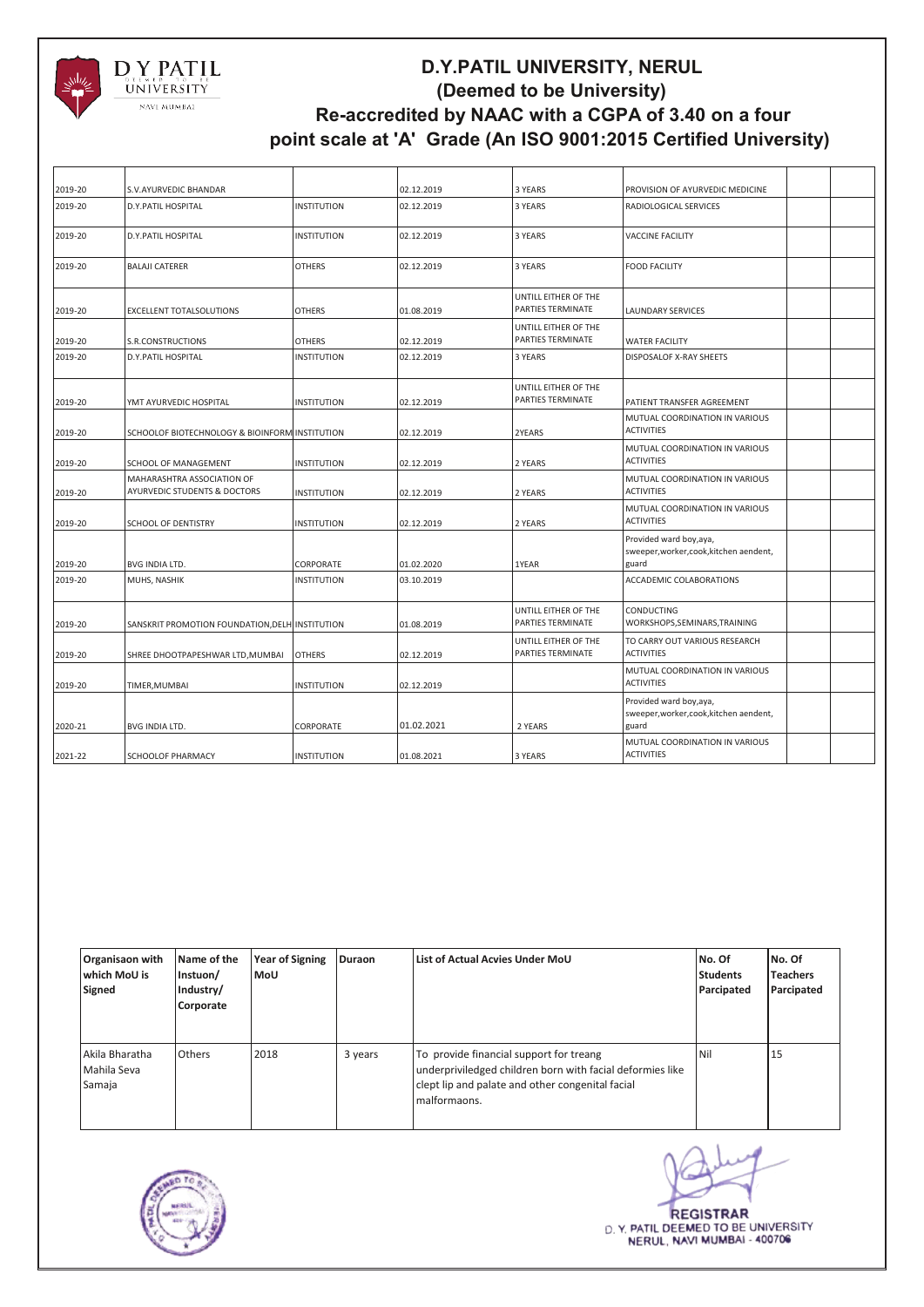

| Faculty of<br>Denstry, PAHER<br>University,<br>Udaipur,<br>Rajasthan    | Instuon   | 2018 | Unl either of<br>the pares<br>desire to<br>terminate | To cooperate in academic acvies and programs, research<br>and consultancy acvies and other areas of mutual interest<br>including specifically the following:<br>a. Exchange of students both UG and PG<br>b. Exchange of faculty or staff<br>c.<br>Joint research acvites and publicaons. d.Parcipaon | All Students | All Teachers |
|-------------------------------------------------------------------------|-----------|------|------------------------------------------------------|-------------------------------------------------------------------------------------------------------------------------------------------------------------------------------------------------------------------------------------------------------------------------------------------------------|--------------|--------------|
| GD Pol foundaon's Instuon<br><b>YMT</b><br>Dental College &<br>Hospital |           | 2019 | 1 Year                                               | a. To render the library facility and resources to the<br>students by allowing them to refer books, journals<br>b.Photocopying and scanning with wrien applicaon from<br>the respecve librarian and head of the instute.                                                                              | 392          |              |
| School of<br>Ayurveda D.Y.Pal<br>Deemed to be<br>University             | Instuon   | 2019 | 2 years                                              | a.Faculty/Staff Exchange Program for mutual benefit of<br>both instuons.<br>b.Student<br>Exchange Program by mutual consultaon between his/her<br>academic advisor at home instuon and his/her interin<br>academic advisor idenfied by the host instuon.                                              | All Students |              |
| Illusion Dental<br>Laboratry                                            | Corporate | 2019 | 3 Years                                              | Leasing of 3 Shape Trios and 3 Intra Oral Scanner.                                                                                                                                                                                                                                                    | All Students | All Teachers |

| Organisaon with<br>which MoU is<br>Signed | Name of the<br>Instuon/<br>Industery/<br>Corporate | <b>Year of Signing</b><br><b>MoU</b> | <b>Duraon</b> | List of Actual Acvies Under MoU                                                                                                        | No. Of<br><b>Students</b><br>Parcipated | No. Of<br><b>Teachers</b><br>Parcipated |
|-------------------------------------------|----------------------------------------------------|--------------------------------------|---------------|----------------------------------------------------------------------------------------------------------------------------------------|-----------------------------------------|-----------------------------------------|
| Jagru rehabilitaon<br>Centre, Taloja      | Industery                                          | 21-01-2018 5 Years                   |               | To build capacity in caring the elderly<br>institutionalized patients for Multi<br>morbidity and physical-mental health<br>comorbidity | 53                                      | 21                                      |



**REGISTRAR** D. Y. PATIL DEEMED TO BE UNIVERSITY NERUL, NAVI MUMBAI - 400706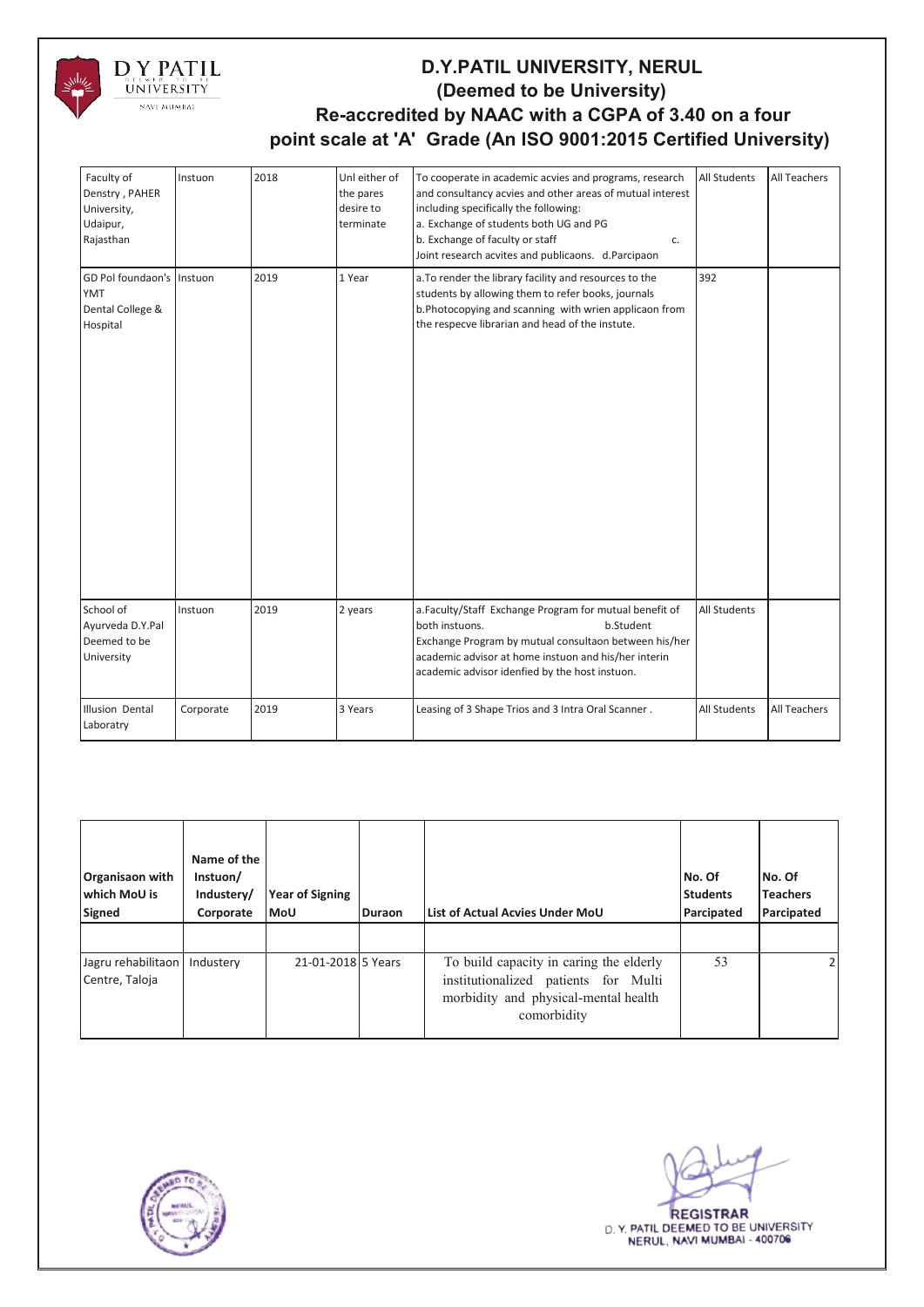

| Parijatha Care<br>Centre for the<br>Aged, CBD<br>Belapur       | Industery | 10-04-2018 3 years | patients and writing the care plan<br>caregivers and the patients regarding stress<br>management, anger<br>management, recreational<br>therapy, behaviour and substance use<br>addiction etc.<br>about mental disorders. | 60       | 21 |
|----------------------------------------------------------------|-----------|--------------------|--------------------------------------------------------------------------------------------------------------------------------------------------------------------------------------------------------------------------|----------|----|
| <b>Clinical Nursing</b><br>Research Societh,<br>ABU, Rajasthan | Instute   | 01-07-2020 1 year  | topics.<br>collect data and write the research report.                                                                                                                                                                   | $\Omega$ |    |

|           |                | Organisaon with which MoU<br>is Signed                                                                        | Name of the<br>Instuon/<br>Industery/<br>Corporate | Year of Signing<br><b>MoU</b> | Duraon                     | <b>List of Actual</b><br><b>Acvies</b><br><b>Under MoU</b> | No. Of<br><b>Students</b><br>Parcipated | No. Of<br><b>Teachers</b><br>Parcipated |
|-----------|----------------|---------------------------------------------------------------------------------------------------------------|----------------------------------------------------|-------------------------------|----------------------------|------------------------------------------------------------|-----------------------------------------|-----------------------------------------|
| $20 - 21$ | $\mathbf{1}$   | MoU Between DY Pal<br>University School of<br>Physiotherapy, Nerul Navi<br>Mumbai & AIIMS, RISHIKESH          | AIIMS,<br><b>RISHIKESH</b>                         | 2020                          | 6 months                   | research<br>acvity                                         | 0                                       | $\mathbf{1}$                            |
|           | $\mathcal{L}$  | MoU Between DY Pal<br>University School of<br>Physiotherapy, Nerul Navi<br>Mumbai & Kan Innovaons Pvt<br>Ltd. | Kan Innovaons 27/11/2020<br>Pvt Ltd.               |                               | 4 months                   | research<br>acvity                                         | $\overline{3}$                          | $\overline{2}$                          |
| $19 - 20$ | $\mathbf{1}$   | MoU Between DY Patil<br>University School of<br>Physiotherapy, Nerul Navi                                     | National<br><b>Burns</b><br>Centre,                | 01-04-2019                    | 1/4/2020                   | $1/4/2019$ - Clinical &<br>Educational<br>experience       | 87                                      | $\Omega$                                |
|           | $\overline{2}$ | MoU Between DY Patil<br>University School of                                                                  | Anandashra<br>m, Nerul,                            | 31-01-2020                    | $1/2/2020$ -<br>1/2/2021   | Clinical $&$<br>Educational                                | 87                                      | $\Omega$                                |
|           | 3              | MoU Between DY Patil<br>University School of                                                                  | Paraplegic<br>Foundation,                          | 31-01-2020                    | $31/1/2020$ -<br>31/1/2021 |                                                            | 87                                      | $\Omega$                                |



**REGISTRAR** D. Y. PATIL DEEMED TO BE UNIVERSITY NERUL, NAVI MUMBAI - 400706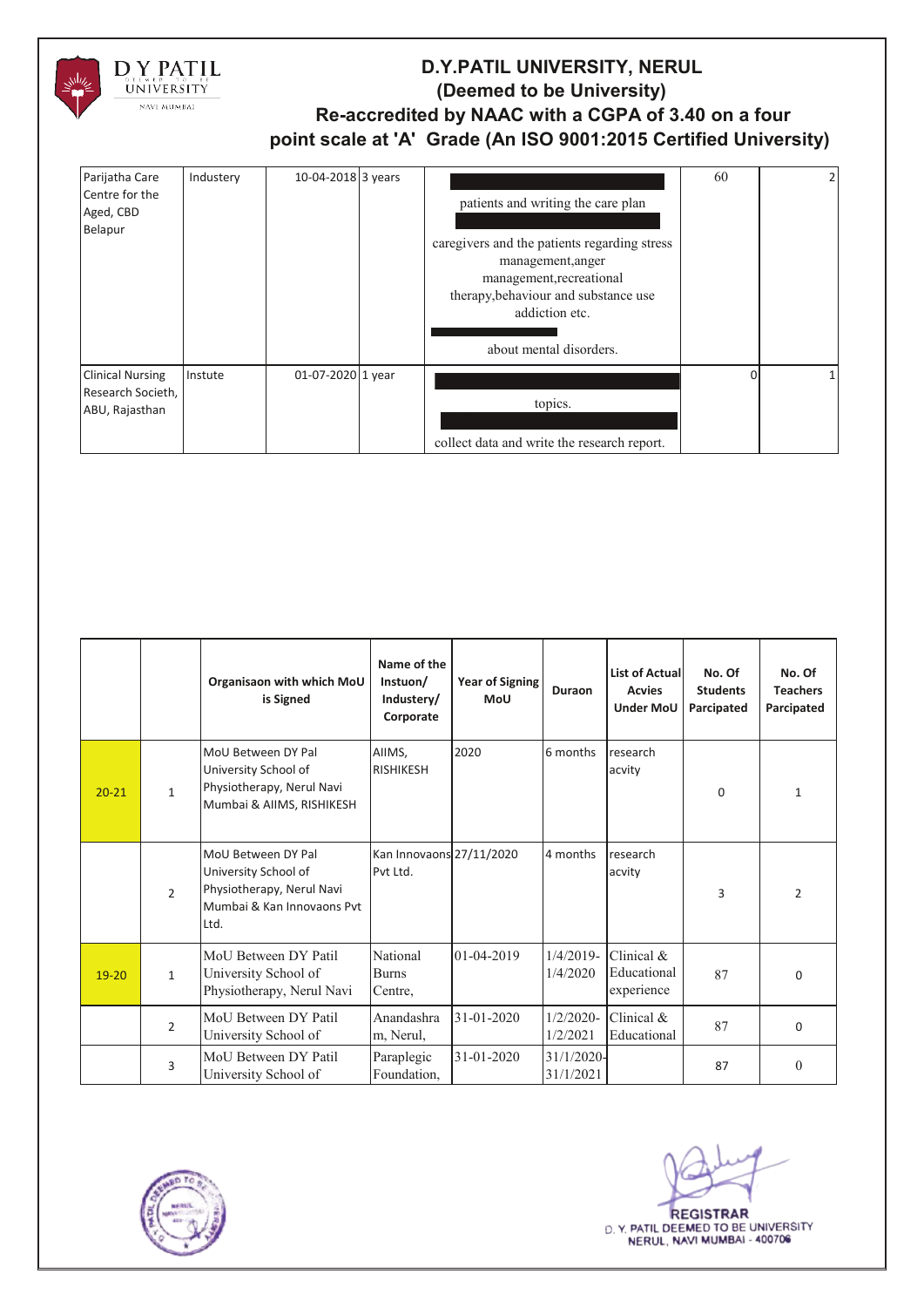

| $18-19$   | <b>NIL</b>                                                              |                                            |      |                  |          |   |  |
|-----------|-------------------------------------------------------------------------|--------------------------------------------|------|------------------|----------|---|--|
| $17 - 18$ | MoU Between DY Pal<br>University School of<br>Physiotherapy, Nerul Navi | ASIAN<br><b>CANCER</b><br><b>INSTITUTE</b> | 2017 | 2 YEARS Research | Activity | 0 |  |
| $17 - 18$ | <b>NIL</b>                                                              |                                            |      |                  |          |   |  |



**REGISTRAR** D. Y. PATIL DEEMED TO BE UNIVERSITY NERUL, NAVI MUMBAI - 400706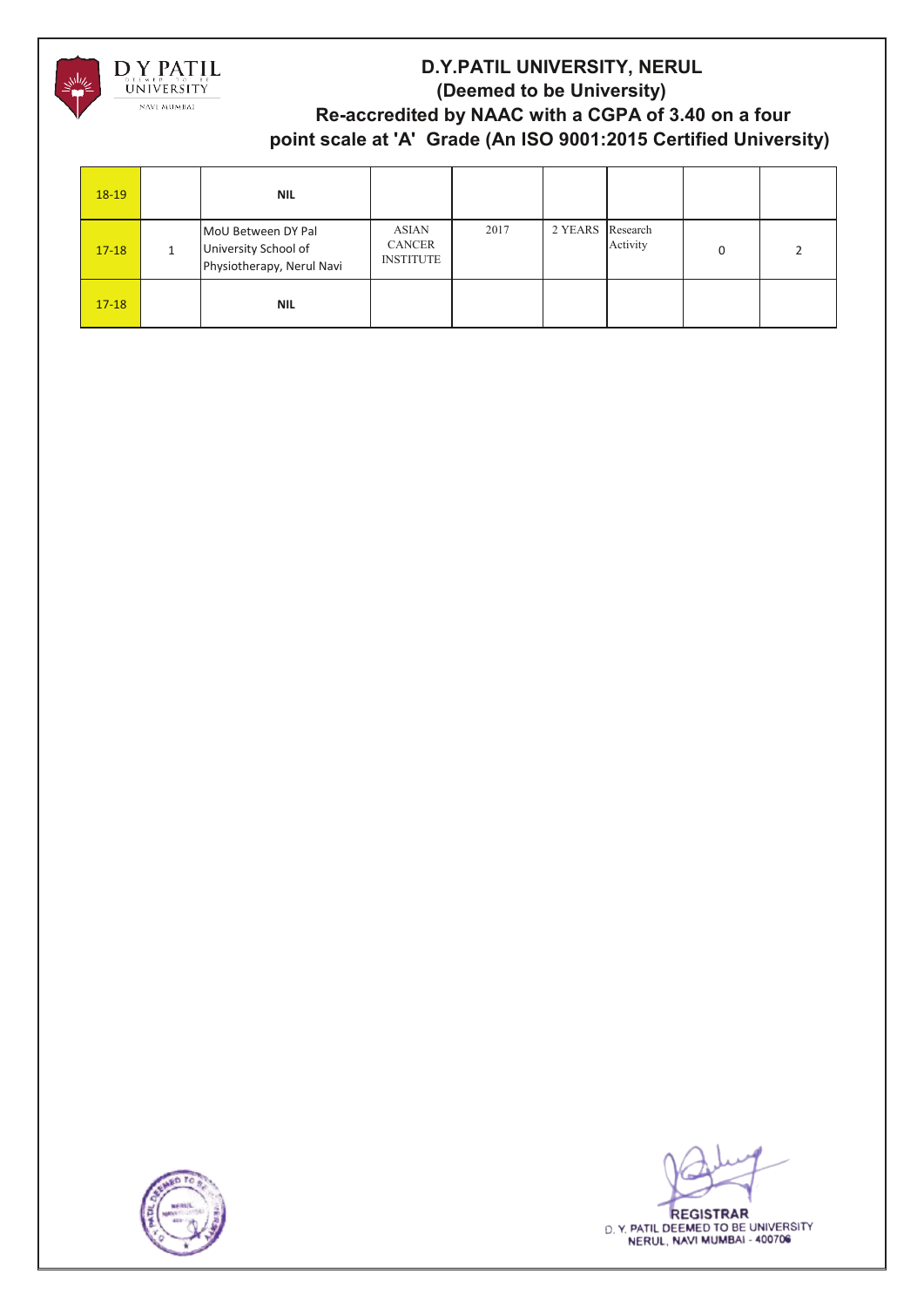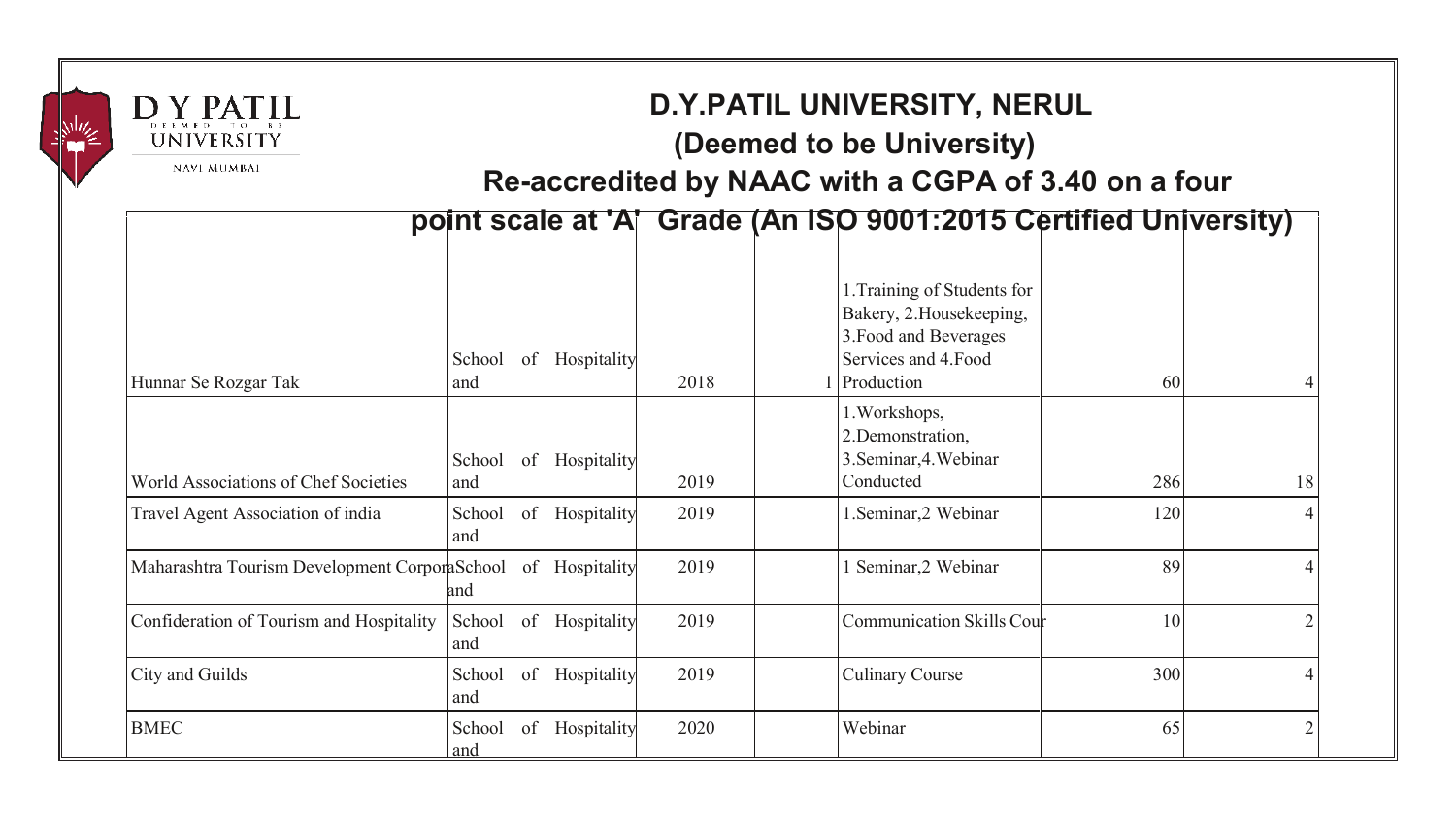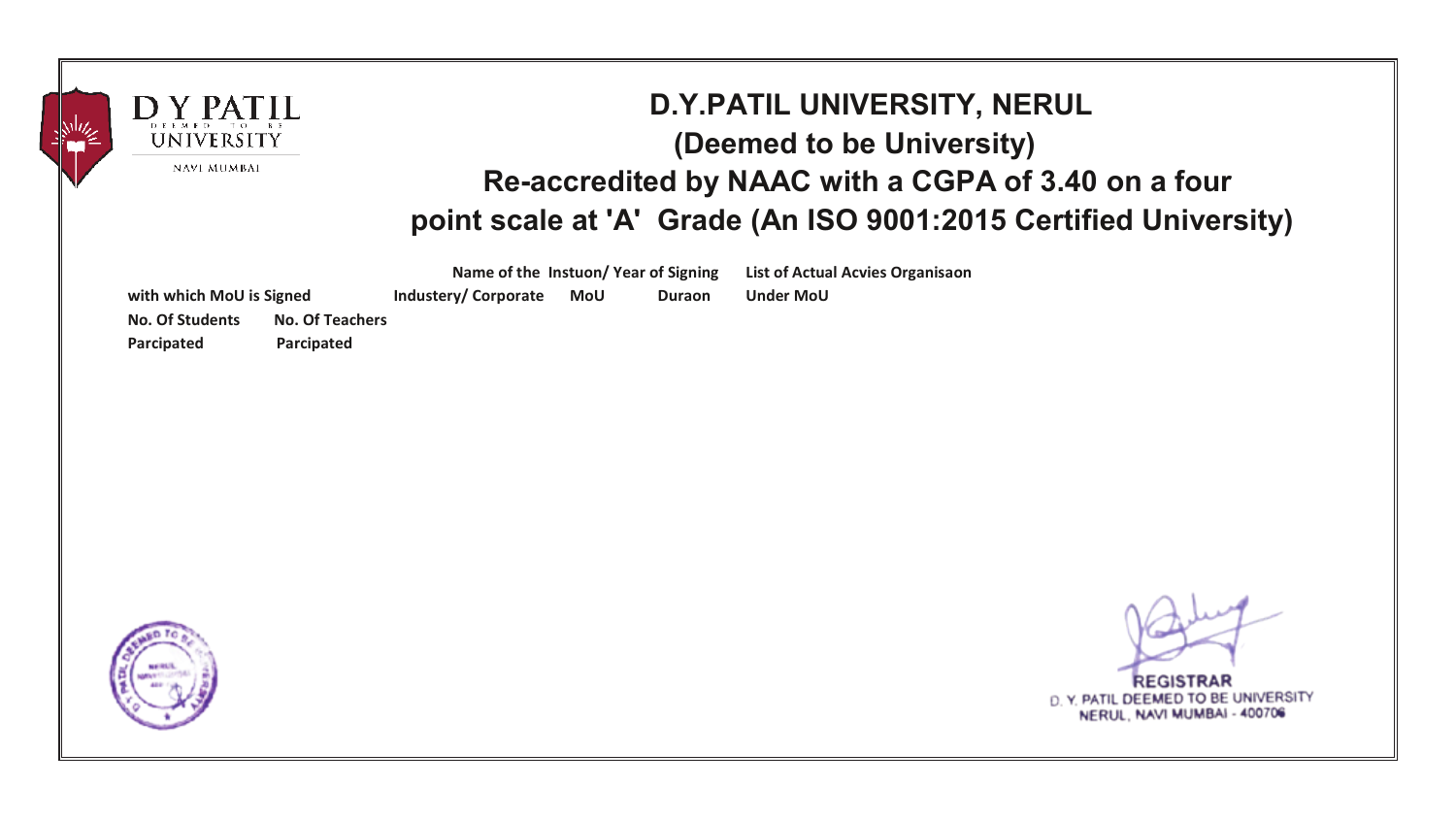

| Organisaon with which MoU is Signed<br>1 EduSkills Foundaon | Name of the Instuon/Industery/Year of Signing<br>Corporate<br>Instuon | MoU | Duraon<br>2020 3 Years | <b>List of Actual</b><br><b>Acvies Under</b><br>MoU<br>Skill<br>Devlopment, IT<br>Educaon and<br>Workforce<br>Development<br>Programs                                 | No. Of<br><b>Students</b><br>275 | No. Of<br><b>Teachers</b><br><b>Parcipated Parcipated</b><br>10 |
|-------------------------------------------------------------|-----------------------------------------------------------------------|-----|------------------------|-----------------------------------------------------------------------------------------------------------------------------------------------------------------------|----------------------------------|-----------------------------------------------------------------|
| 2 B&R Automaon Private Limited                              | Industery and Instute                                                 |     | 2021 3 Years           | Provide equipment<br>to RAIT to setup<br>and maintain<br>labkits, Provide<br>students the<br>required resources<br>and data for their<br>research and<br>project work | 25                               | 3                                                               |
| 3 Society of IT Engineers and Researchers [SITER]           | Instuon                                                               |     | 2021 5 Years           | <b>Research Activities</b><br>Providing                                                                                                                               |                                  |                                                                 |
| 4 EC Council                                                | Instuon                                                               |     | 2021 3 Years           | Cybersecurity<br>related courses<br>Design and<br>develop TCS                                                                                                         | $\overline{7}$                   | $\overline{2}$                                                  |
| 5 Tata Consultancy Services                                 | Instuon                                                               |     | 2020 5 Years           | Designed Course,<br>Train the Trainer<br>Program<br>Conducng                                                                                                          | 52                               | 10                                                              |
| 6 Absolute Moon Private Limited                             | Instuon                                                               |     | 2021 3 Years           | Courses and<br>Workshop                                                                                                                                               |                                  |                                                                 |
| 7 LITECH Electrosystems                                     | Industry                                                              |     | 2020 2 Years           | Annual Internship                                                                                                                                                     | 2                                |                                                                 |

| Organisation with which<br>MoU is Signed | Name of the Institution/<br>Industery/ Corporate | <b>Year of Signing MoU</b> | <b>Duration</b> | <b>List of Actual Activities</b><br><b>Under MoU</b> | No. Of Students<br>Participated | No. Of Teachers<br>Participated |
|------------------------------------------|--------------------------------------------------|----------------------------|-----------------|------------------------------------------------------|---------------------------------|---------------------------------|
| Epigeneres Biotech<br>Private Limited    | Corporate                                        | 2020-21                    | Four months     | Seminar, Meetings,<br>lectures and research          |                                 |                                 |
| Seven Star Pathology                     |                                                  | 2020-21                    | 02 years        | Research                                             |                                 |                                 |
| Regulus Agro- organic Private Limited    |                                                  | 2020-21                    | 02 years        | Research and food product<br>development             |                                 |                                 |



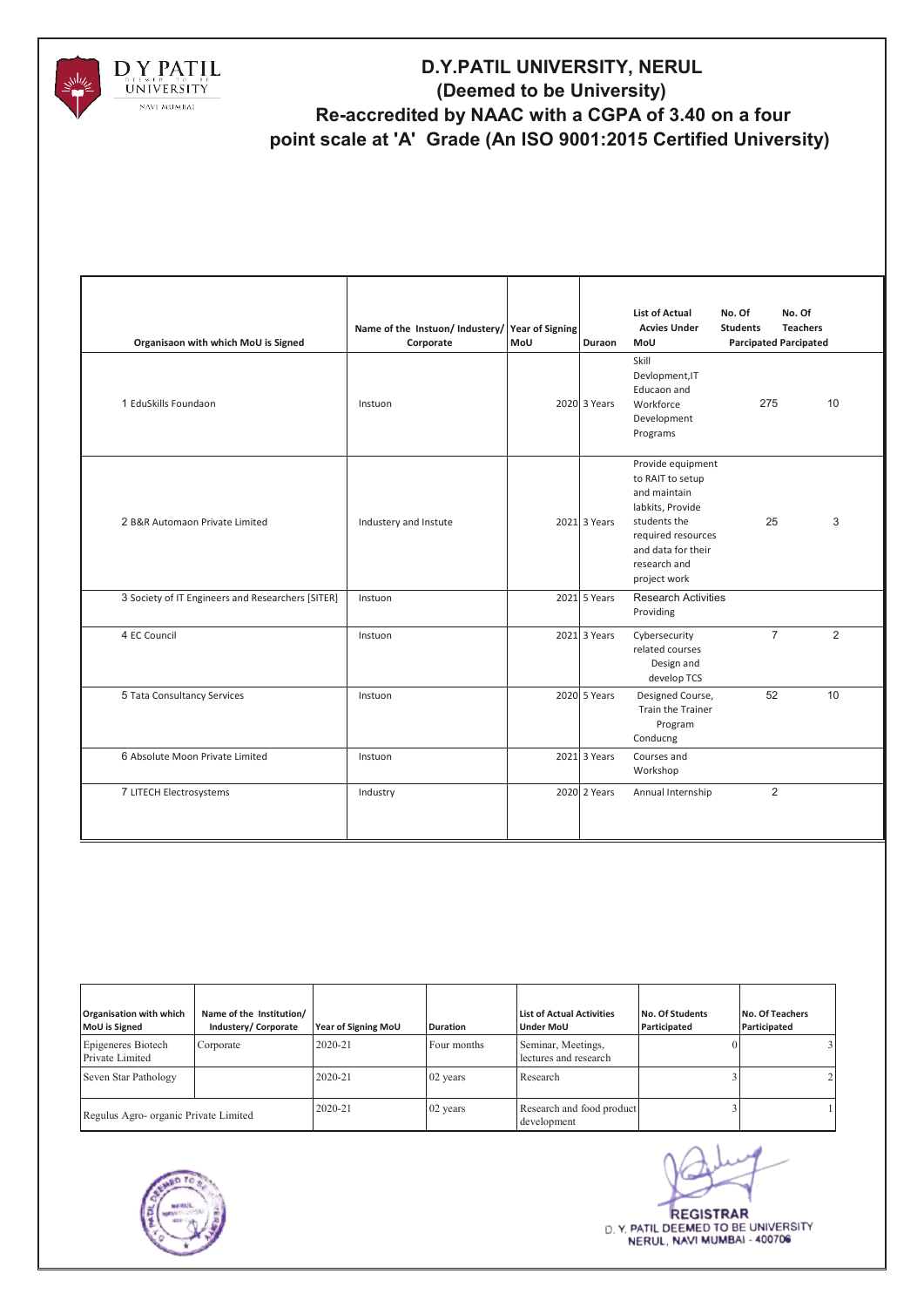

| Virtual Lab, IIT,<br>Mumbai                                                              | Institution                     | January - december<br>2021 | 1 year    | Laboratory<br>online<br>practicals, simulation<br>studies and Teaching                                                                            | 280            | 20               |
|------------------------------------------------------------------------------------------|---------------------------------|----------------------------|-----------|---------------------------------------------------------------------------------------------------------------------------------------------------|----------------|------------------|
| Paawak Foods, CBD<br>Belapur, Navi Mumbai.                                               | Industry                        | 2019-20                    | Perpetual | Research and<br><b>Counsultancy Services</b>                                                                                                      |                |                  |
| Vrishparvaa Delicacies<br>Pvt. Ltd., Worli,<br>Mumbai.                                   | Industry                        | 2019-20                    | 02 years  | Academics and Research                                                                                                                            |                |                  |
| <b>Edumindz Training</b><br>Solutions, Mumbai                                            | Corporate                       | 2019-20                    | 2019-22   | Promotion and<br>Facilitation to Prepare<br><b>Students for Overseas</b><br><b>Education Eligibility Tests</b><br>through Webinar, seminar<br>etc | 200            |                  |
| CollegeDunia Web Pvt<br><b>LTD</b>                                                       | Corporate                       | 2019-20                    | $01$ year | Counselling<br>and<br>Promotion of different<br>programs at the School                                                                            |                |                  |
| Virtual Lab, IIT,<br>Mumbai                                                              | Institution                     | January - december<br>2020 | l year    | Laboratory<br>online<br>practicals, simulation<br>studies and Teaching                                                                            | 381            | 25               |
| FitBox Pvt Ltd, Pune                                                                     | Industry                        | 2018-19                    | Perpetual | Research and<br>Counsultancy Services                                                                                                             | $\overline{c}$ | $\mathfrak{Z}$   |
| Misal Gram Udyog,<br>Jalna, Maharashtra                                                  | Industry                        | 2018-19                    | 4 months  | Research and<br>Counsultancy Services                                                                                                             |                | $\sqrt{2}$       |
| <b>NCRD</b> Sterling Institute<br>of Pharmacy, Nerul<br>Navi Mumbai                      | Institution                     | 2018-19                    | Perpetual | Library lending, Mutual<br>exchange of books                                                                                                      | $\mathbf{0}$   | 1                |
| Padmaja Aerobiological<br>Pvt Ltd                                                        | Industry                        | 2018-19                    | Perpetual | Educational, Training and<br><b>Research Consulting</b>                                                                                           | $\overline{2}$ | $\mathbf{0}$     |
| NIRMAN, Navi<br>Mumbai, Institute of<br>Research in Mental and<br>Neurological Handicap. | Institution                     | 2018-19                    | 5 years   | Academics and Research                                                                                                                            | $\sqrt{ }$     |                  |
| Virtual Lab, IIT,<br>Mumbai                                                              | Institution                     | January - december<br>2019 | l year    | online<br>Laboratory<br>practicals, simulation<br>studies and Teaching                                                                            | 457            | 19               |
| Naturepure<br><b>Supercritical Extracts</b><br>Pvt., Ltd., Kerala.<br>(NPSEPL)           | Industry                        | 2017-18                    | 11 years  | Research and<br>Counsultancy Services                                                                                                             | $\theta$       |                  |
| Food Safety Training<br>(FoSTaC).                                                        | Corporate                       | 2017-18                    | Perpetual | Industrial and corporate<br>training                                                                                                              | 3              | 1                |
| Dr. Gabha's JBC<br>Research Foundation,<br>Turbhe, Navi Mumbai                           | Institution                     | 2017-18                    | 5 years   | Research and<br>Counsultancy Services                                                                                                             | $\mathbf{0}$   | -1               |
| WeCan Education, Navi<br>Mumbai                                                          | Corporate                       | 2017-18                    | 5 years   | Academic and Research<br>Collaborations                                                                                                           | $\mathbf{0}$   | $\boldsymbol{0}$ |
| Vatsalya Foundation,<br>Mumbai                                                           | Non Govetrnment<br>Organisation | 2017-18                    | 5 years   | <b>Extension and Social</b><br>Service.                                                                                                           | 13             | 3                |
| Bombay Test House,<br>Navi Mumbai                                                        | Institution                     | 2017-18                    | 5 years   | Academic and Research<br>Collaborations                                                                                                           |                | $\mathbf{1}$     |
| SRL Ltd., Mumbai                                                                         | Industry                        | 2017-18                    | 2 years   | Academic and Research<br>Collaborations                                                                                                           | $\mathbf{0}$   | $\boldsymbol{0}$ |
| Healthcare Research<br>Consortium, IIT Bombay.                                           | Institution                     | 2017-18                    | 6 years   | Health Research                                                                                                                                   |                | 1                |
| School of Ayurveda D.<br>Y. Patil Deemed To Be<br>Univerisity, Navi<br>Mumbai.           | Institution                     | 2017-18                    | 6 years   | Collaborative Resesarch<br>Activities                                                                                                             | $\mathbf{0}$   | 3                |



**REGISTRAR** D. Y. PATIL DEEMED TO BE UNIVERSITY NERUL, NAVI MUMBAI - 400706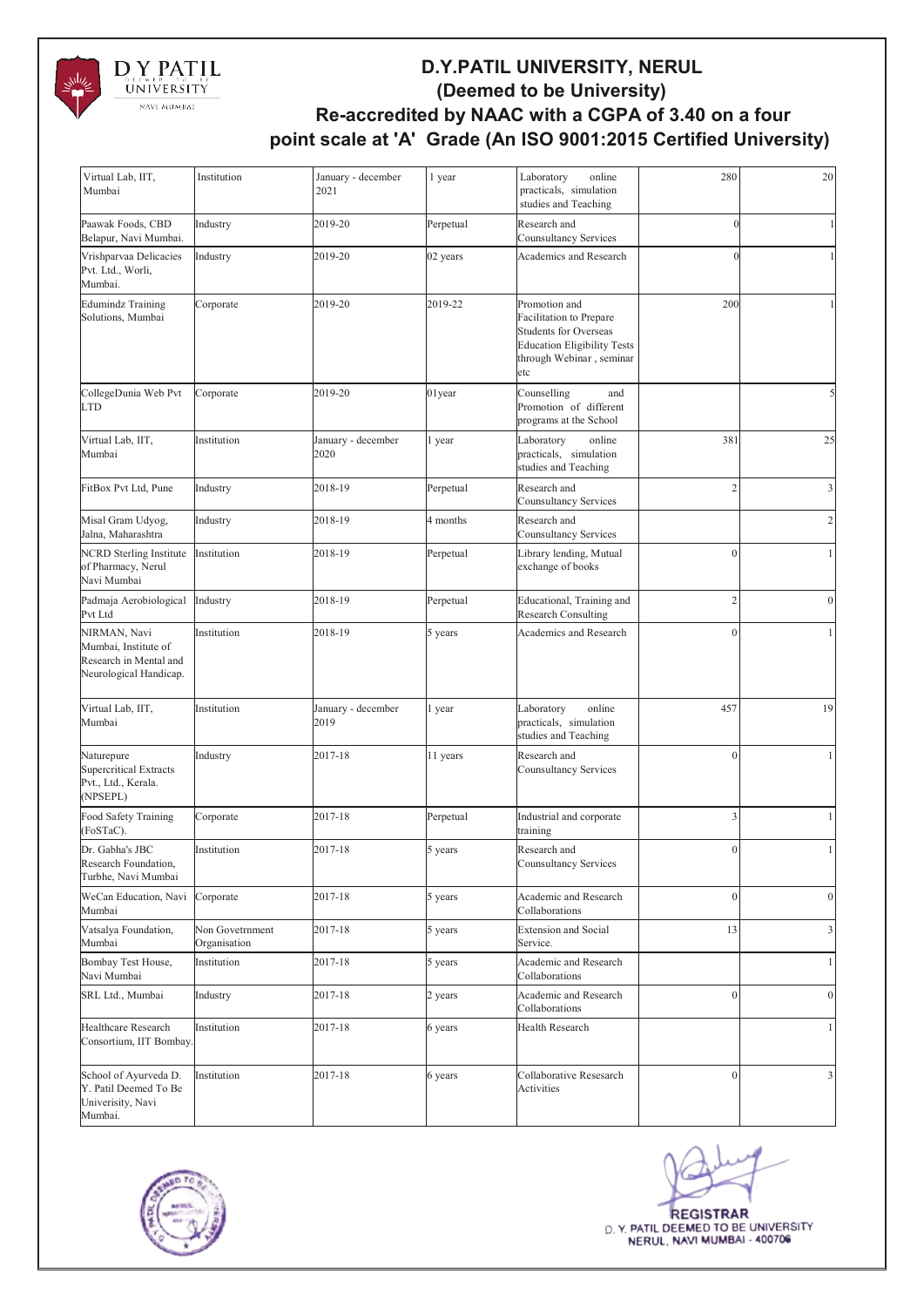

| Virtual Lab, IIT,<br>Mumbai | Institution | January - december<br>2018 | year | online<br>Laboratory<br>practicals, simulation<br>studies and Teaching | 489 | 23 |
|-----------------------------|-------------|----------------------------|------|------------------------------------------------------------------------|-----|----|
|                             |             |                            |      |                                                                        |     |    |

| University of Mumbai-<br>Department Atomic<br>Energy, Centre of<br>Excellence in Basic<br>Science, Mumbai. | Institution | 2016-17                    | 6 years   | Academic and Research                                                  |     | $\overline{0}$ |
|------------------------------------------------------------------------------------------------------------|-------------|----------------------------|-----------|------------------------------------------------------------------------|-----|----------------|
| Illinois Institute of<br>Technology, Chicago                                                               | Institution | 2016-17                    | 6 years   | Academic and Research                                                  |     |                |
| KIT's College of<br>Engineering, Kolhapur.                                                                 | Institution | 2016-17                    | 11 years  | Education and Research.                                                |     |                |
| CSIR - National<br>Chemical Laboratory,<br>Pune.                                                           | Institution | 2016-17                    | Perpetual | Education and Research.                                                |     |                |
| Virtual Lab, IIT,<br>Mumbai                                                                                | Institution | January - december<br>2017 | 1 year    | online<br>Laboratory<br>practicals, simulation<br>studies and Teaching | 468 | 28             |



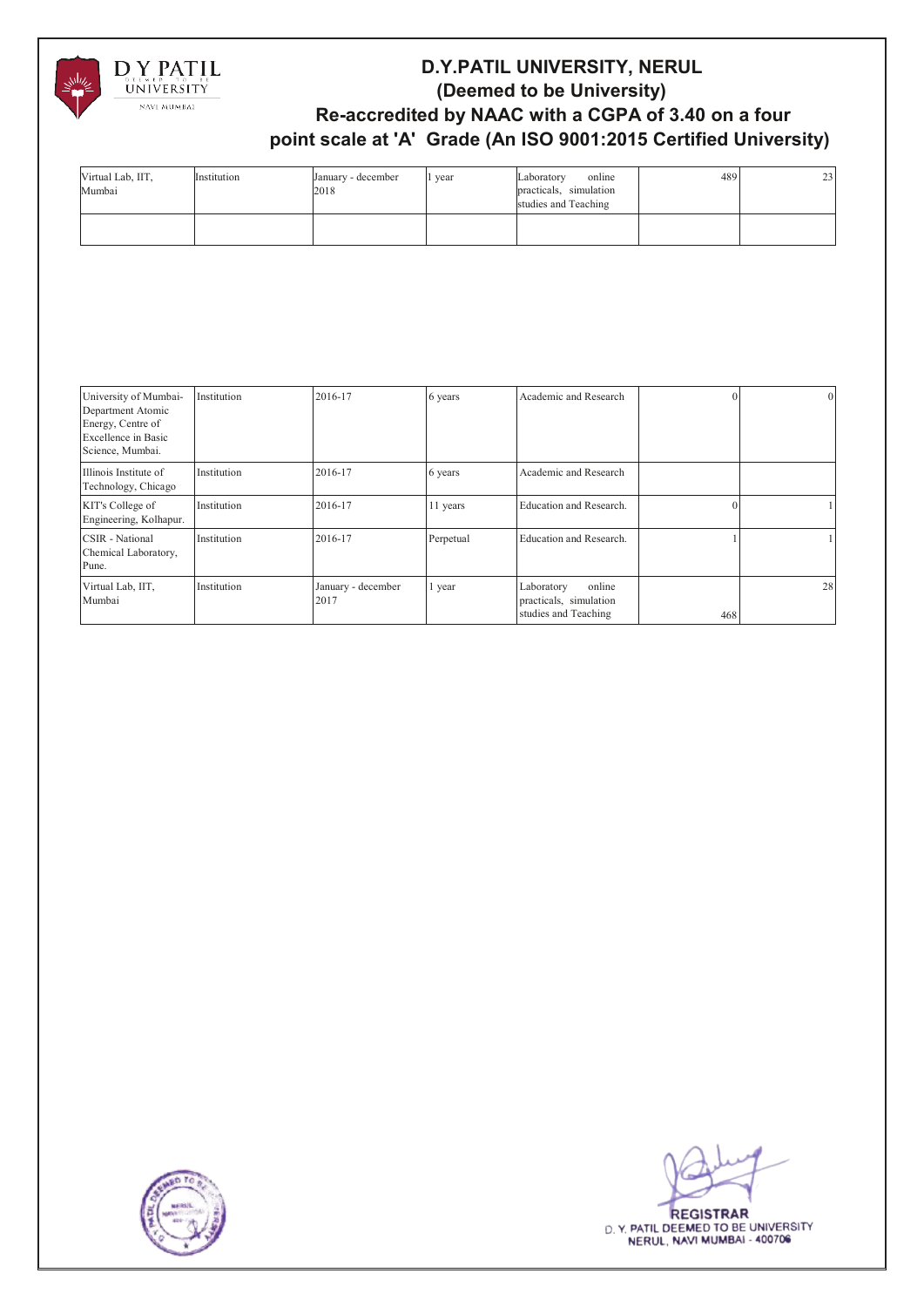

| Organisaon with<br>which MoU is<br><b>Signed</b> | Instuon/<br>Industry/<br>Corporate | Name of the Year of Signing<br><b>MoU</b> | <b>IDuraon</b> | List of Actual Acvies Under MoU                                                 | No. Of<br>Students<br>Parcipated | No. Of<br><b>Teachers</b><br>Parcipated |
|--------------------------------------------------|------------------------------------|-------------------------------------------|----------------|---------------------------------------------------------------------------------|----------------------------------|-----------------------------------------|
| <b>Glass Academy</b><br>Foundaon                 | Instuon based<br><b>IMOU</b>       |                                           | $2017$ 5 years | 1. Faculty training<br>2. Students training<br>3. Field visit to Glass Industry | 36                               |                                         |



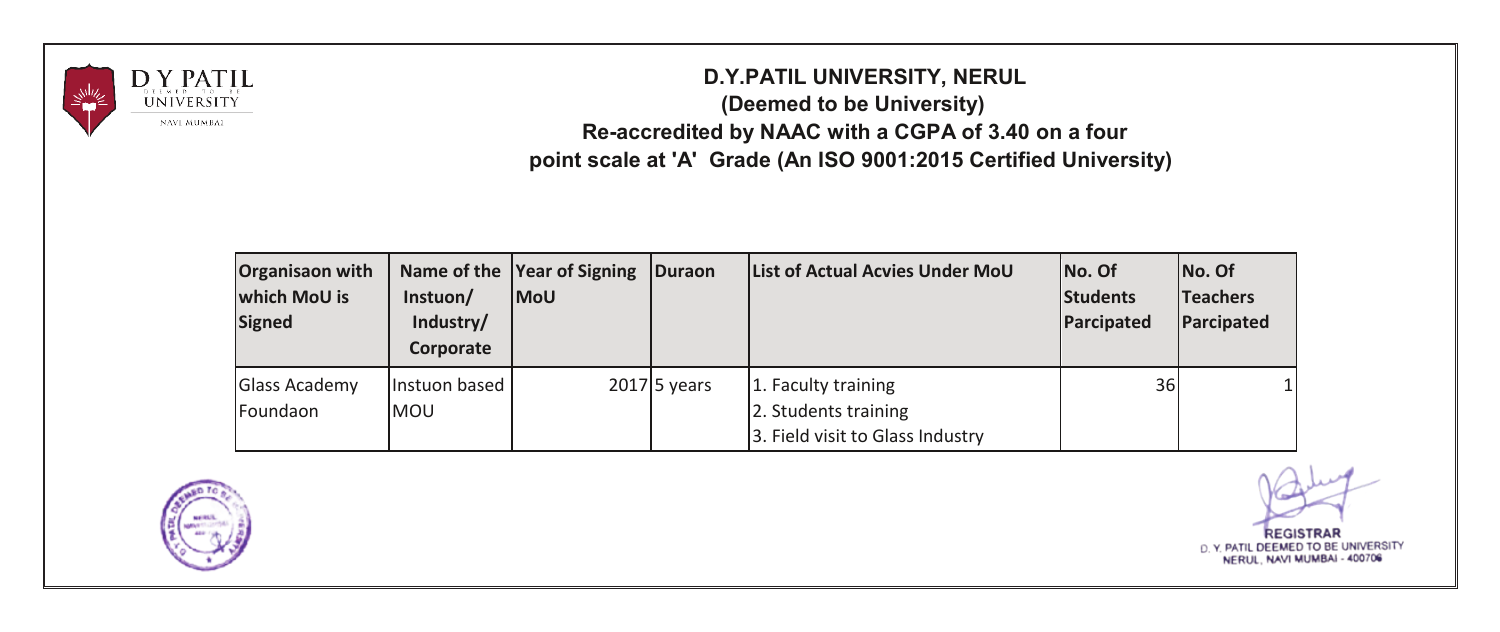

### **ERUL (Deemed to be University) pf** 3.40 **on a four pc b produce at the scale at the contract Certified University**

 $\lambda$ 

|                                                                                                           | Name of the                                |                                      |          |                                                                                                                                                                                                                                                                                                                                                                 |                           |                                  |
|-----------------------------------------------------------------------------------------------------------|--------------------------------------------|--------------------------------------|----------|-----------------------------------------------------------------------------------------------------------------------------------------------------------------------------------------------------------------------------------------------------------------------------------------------------------------------------------------------------------------|---------------------------|----------------------------------|
| Organisation with which                                                                                   | Institution/                               |                                      |          |                                                                                                                                                                                                                                                                                                                                                                 | No. Of<br><b>Students</b> | No. Of<br><b>Teachers</b>        |
| <b>MoU</b> is Signed                                                                                      | Industery/<br>Corporate                    | <b>Year of Signing</b><br><b>MoU</b> | Duration | List of Actual Activities Under MoU                                                                                                                                                                                                                                                                                                                             |                           | <b>Participated Participated</b> |
| <b>MACCIA</b>                                                                                             | School of<br>Management 6.04.2021          |                                      | 3 Months | development(staffs, students, Industry) Focus on Academic<br>activities(Performance skill based),<br>Recruitment related activities (Employable products)                                                                                                                                                                                                       | 50                        |                                  |
| Global Expo India                                                                                         | School of<br>Management                    | March $2021$ 3 Months                |          | Selection of students forCourse, Join BOS of DYPUSM to help designing the<br>Course, assistance in providing faculty members as Visiting and guest Lectures,<br>Conduct a series of FDP.                                                                                                                                                                        | 100                       | 4                                |
| <b>MSMECCII</b>                                                                                           | School of<br>Management $\vert 03.03.2021$ |                                      | 3 Months | Selection of students for various Programmes that DYPUSM conducts, Join<br>BOS of DYPUSM to help designing the Course, assistance in providing faculty<br>members as Visiting and guest Lectures, Conduct a series of FDP. Conduct<br>Short term Programmes in the area of EPR, CSR, Circular Economy, Artificial<br>Intelligence, and Sustainable development. | 100                       | $\overline{4}$                   |
| World Trade Center                                                                                        | School of<br>Management                    | 2015                                 | 1 Year   | International Research conference with participation with Faculties and students<br>of DYPUSM, Series of FDPs, International and National Programmes for<br>Students of International business.                                                                                                                                                                 | 300                       | 10 <sup>1</sup>                  |
| World Trade Center                                                                                        | School of<br>Management                    | 2015                                 | 1 Year   | International Research conference with participation with Faculties and students<br>of DYPUSM, Series of FDPs, Designing course related to MBA in International<br><b>Business</b>                                                                                                                                                                              | 250                       | 12                               |
| World Trade Center                                                                                        | School of<br>Management                    | 2015                                 | 1 Year   | International Research conference with participation with Faculties and students<br>of DYPUSM, Series of FDPs, International and National Programmes for<br>Students of International business.                                                                                                                                                                 | 200                       | 20                               |
| South Carolina<br>University, USA for<br>faculty and student<br>exchange program.<br>nananah neaamana ata | School of<br>Management                    | 2016-2017                            | 5 Years  | Faculty Student Research, Faculty and student teaching learning process,<br>faculty exchage, start of short term programs, Digital /ICT Education                                                                                                                                                                                                               | $-25$                     |                                  |



**REGISTRAR** O Y PATIL DEEMED TO BE UNIVERSITY NERUL, NAVI MUMBAI - 400706